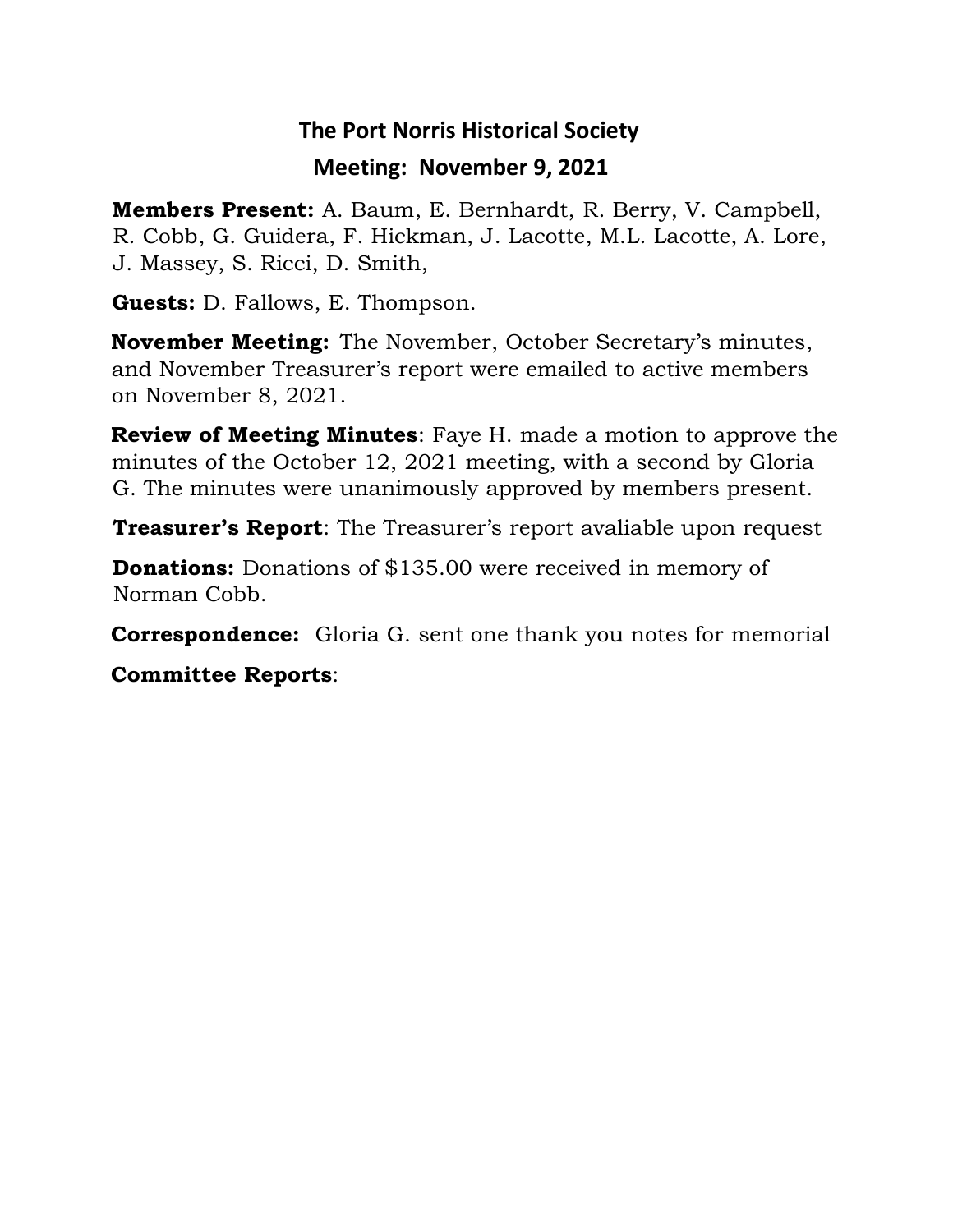**Membership**: Ginny C**.** reported a total of 73 members at present. There are new residents who have expressed an interest in joining our group.

## **Collections:** No report

 **New item:** Rachel was contacted by a lady, Boni Kane, from Alloway. She has an oak basket originally owned by the Schubert family who had a department store in Port Norris. Ms. Kane was told the basket was made by someone in Port Norris. Rachel will proceed with contacting Boni Kane.

**Welcome:** Faye stated she and Pat have not been out recently. The welcome bags need to be restocked.

**Nominations**: Chairperson Joyce M. presented the slate of officers for the 2022 year:

Officers and Trustees Terms Expired in 2021 /New Terms for Nominations

> Rachel Cobb - President - 2022-2024 Mary Linda Lacotte- Assistant Secretary 2022 - 2024 Gloria Guidera - Corresponding Secretary –2020-2024 Alvina Baum - Trustee –2022-2024 Eileen Bernhardt – Trustee-2022-2024 Joyce Massey – Trustee-2022-2024 Ginny Campbell - Trustee 2022-2024

Standing Officers for 2021-2022

 2021 Board Richard Smith - Vice President - 2020 – 2022 Sam Ricci - Treasurer - 2022-2024 Elizabeth Hoffman - Co-Treasurer - 2020 – 2022 John Hickman - Trustee 2020 – 2022 Faye Hickman - Trustee - 2020 - 2022

There were no nominations made from the floor, however, nominations will be open for two weeks. Elections will take place at the December meeting.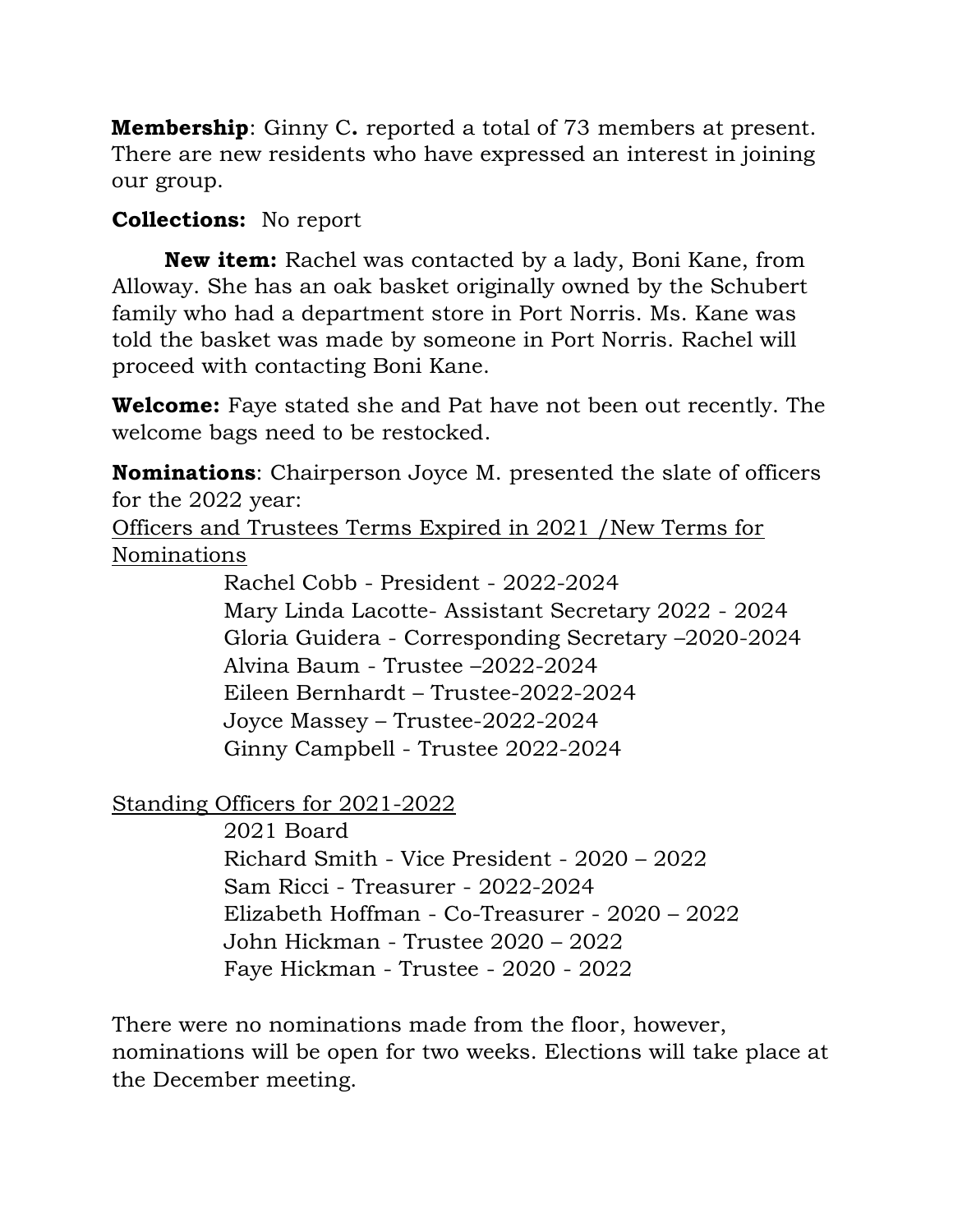## **General Business:**

**Special Event**: Robin B., representing the Southwest Council Inc., presented information about the WISE program (Wellness Initiative for Senior Education). The program is provided for people ages 60 and above. Members decided to have Robin provide a daytime program on one of the topics after the holidays, at a date and time to be determined later.

**Alarm System** – Rachel and Dick have been on numerous calls with the alarm company regarding a window alarm with a low battery. Dick has made several trips to the building, also. If a technician is needed, we will be charged a service fee. It was suggested we purchase the new batteries and install them ourselves.

**Legends Awards**: Mary Linda L. reviewed the date, time, cost, and menu for the 2022 Legends Awards Lunch. She reported new letters with the revised date, etc. were mailed to the Awards recipients and their respective families. A Legends Committee meeting will be scheduled during the month of January with the NJ Motorsports Park representative. In response to a request to order additional plaques for family members, it was decided, prior to the November meeting, all Legends winners will receive ordering information to make individual purchases at the Legends lunch.

**December meeting Speaker:** Belinda Hall will be our guest speaker and will present her memories of growing up in Port Norris. The meeting will begin at 6:45pm, with refreshments to be provided.

**January meeting Speaker**: Barney Hollinger, Jr. will speak about growing up in Port Norris and the oyster business.

**Seed Swap:** Rachel suggested the second Seed Swap be held on January 15th, with an inclement weather date of January 22nd. On her visit to Lancaster, she received a box of seeds from the Rohrer